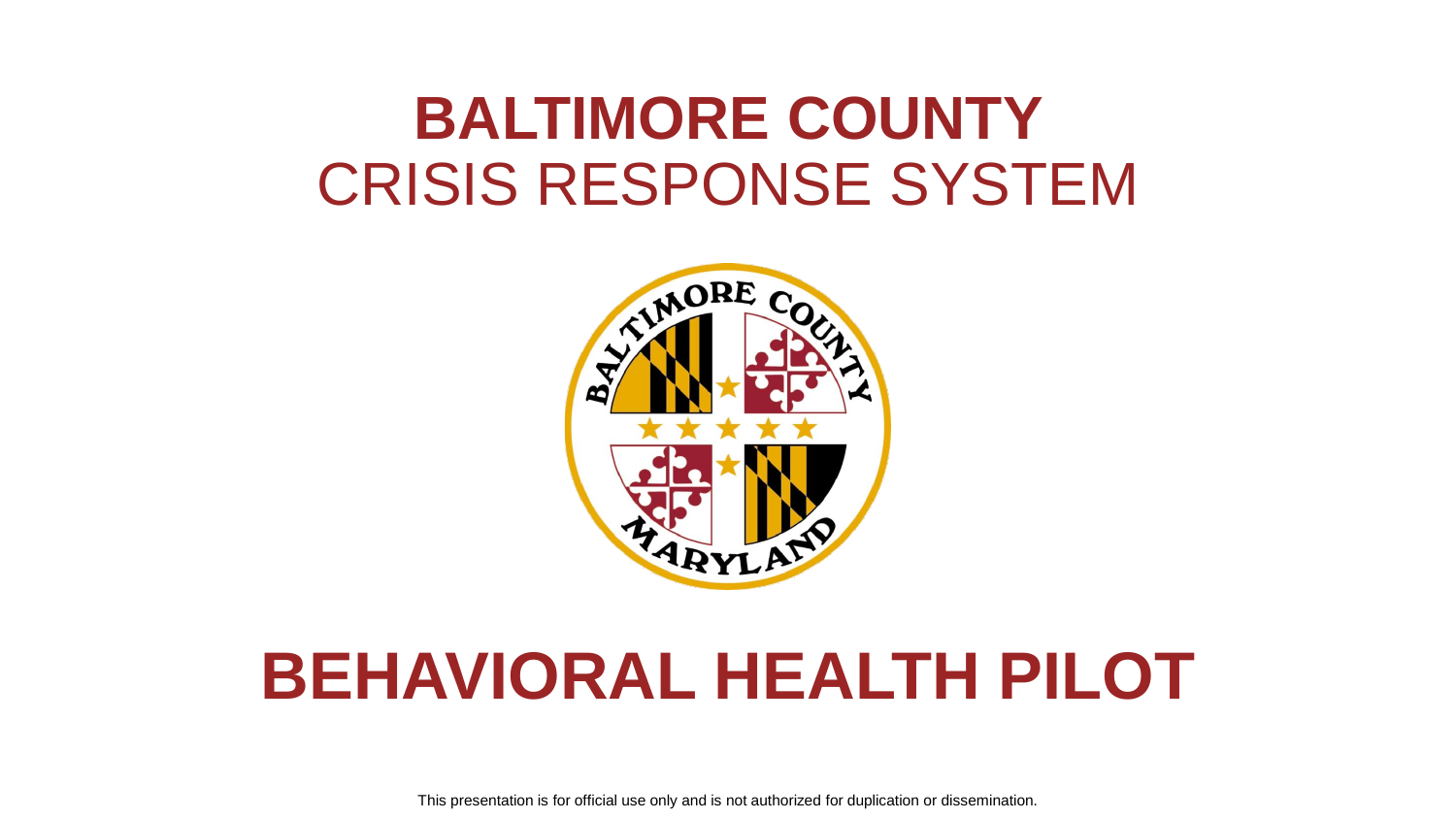

# Behavioral Health Pilot



- Reduce incidents of conflict, arrest, prosecution, and commitment through effective diversion from the criminal justice and emergency medical systems
- Reduce incidents of crisis through improved connections to effective behavioral health care and resources
- Address the increased need for public behavioral health services resulting from the COVID-19 Pandemic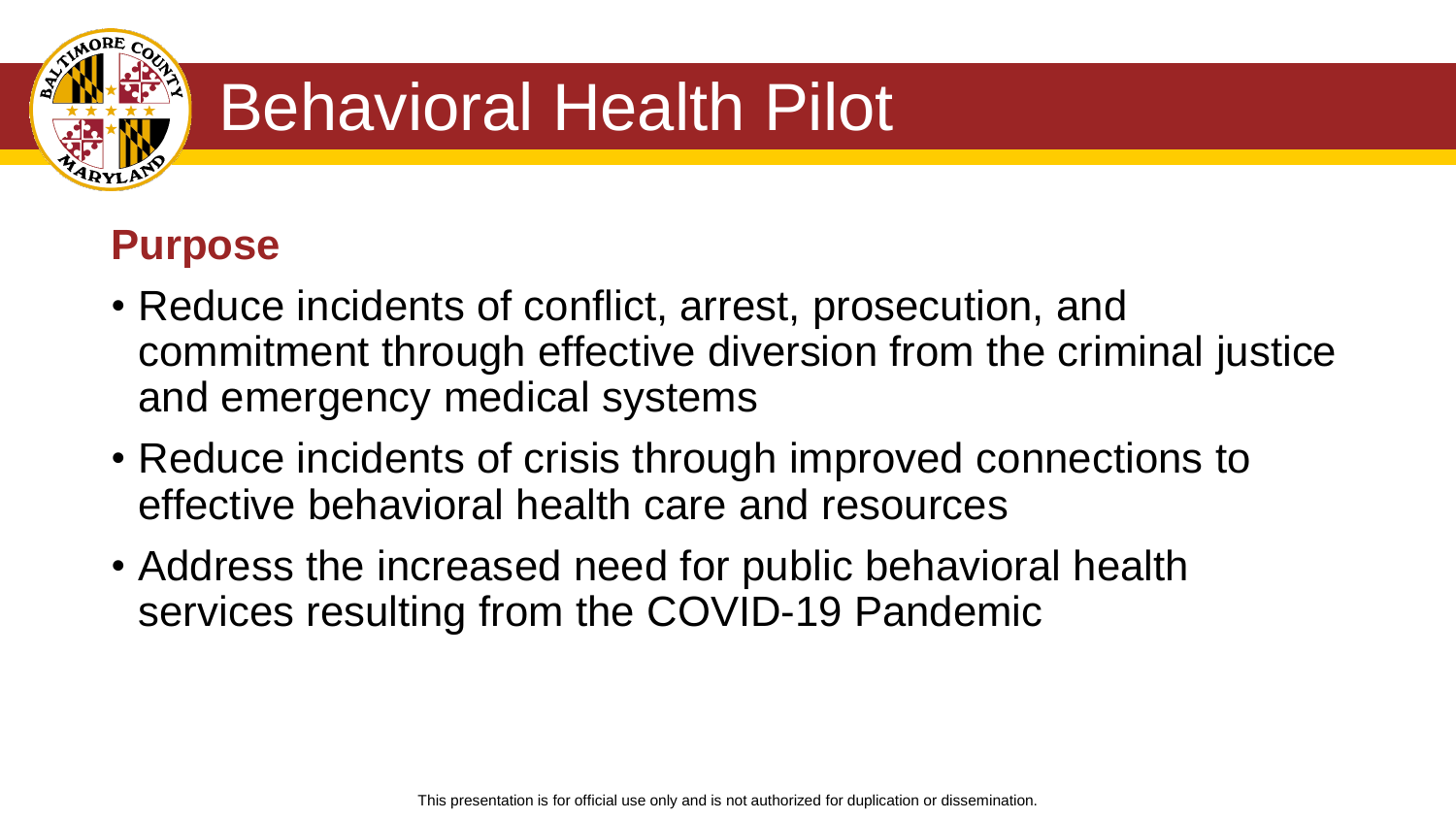

### **Mobile Crisis Team**

- Baltimore County Police Department & Health Department Partnership
	- History
	- Co-responder Model
- Previous Success
- Capacity Limitations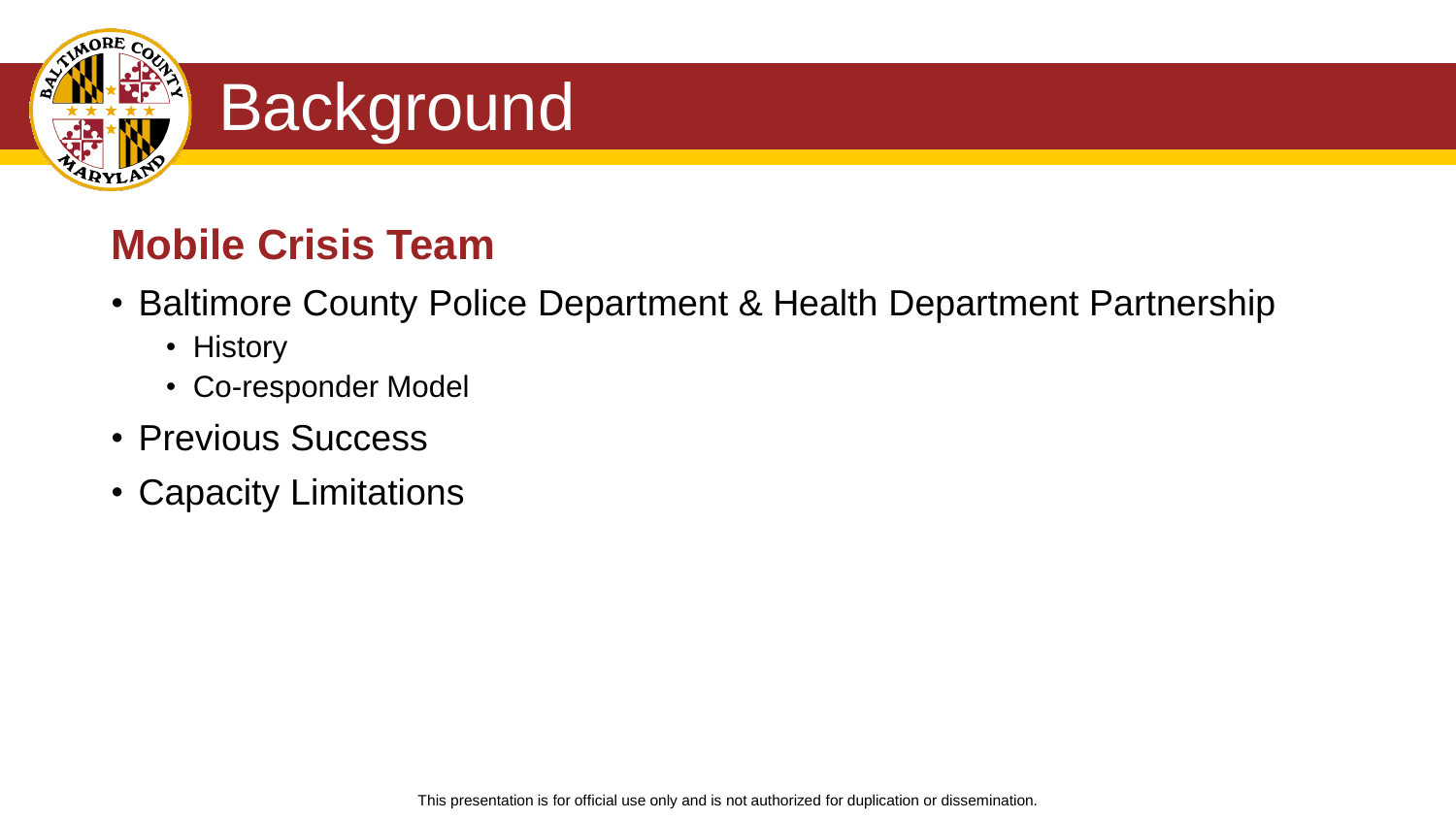

- Increase the capacity of the Mobile Crisis Team (MCT)
- Enhance early diversion opportunities at the 9-1-1 Center through Call Center Clinicians (CCC)
	- Currently call screening has limited capacity to divert calls from the police dispatch process
- Increase the ability to accept community referrals for persons in crisis
	- Proactive vs Reactive response and resources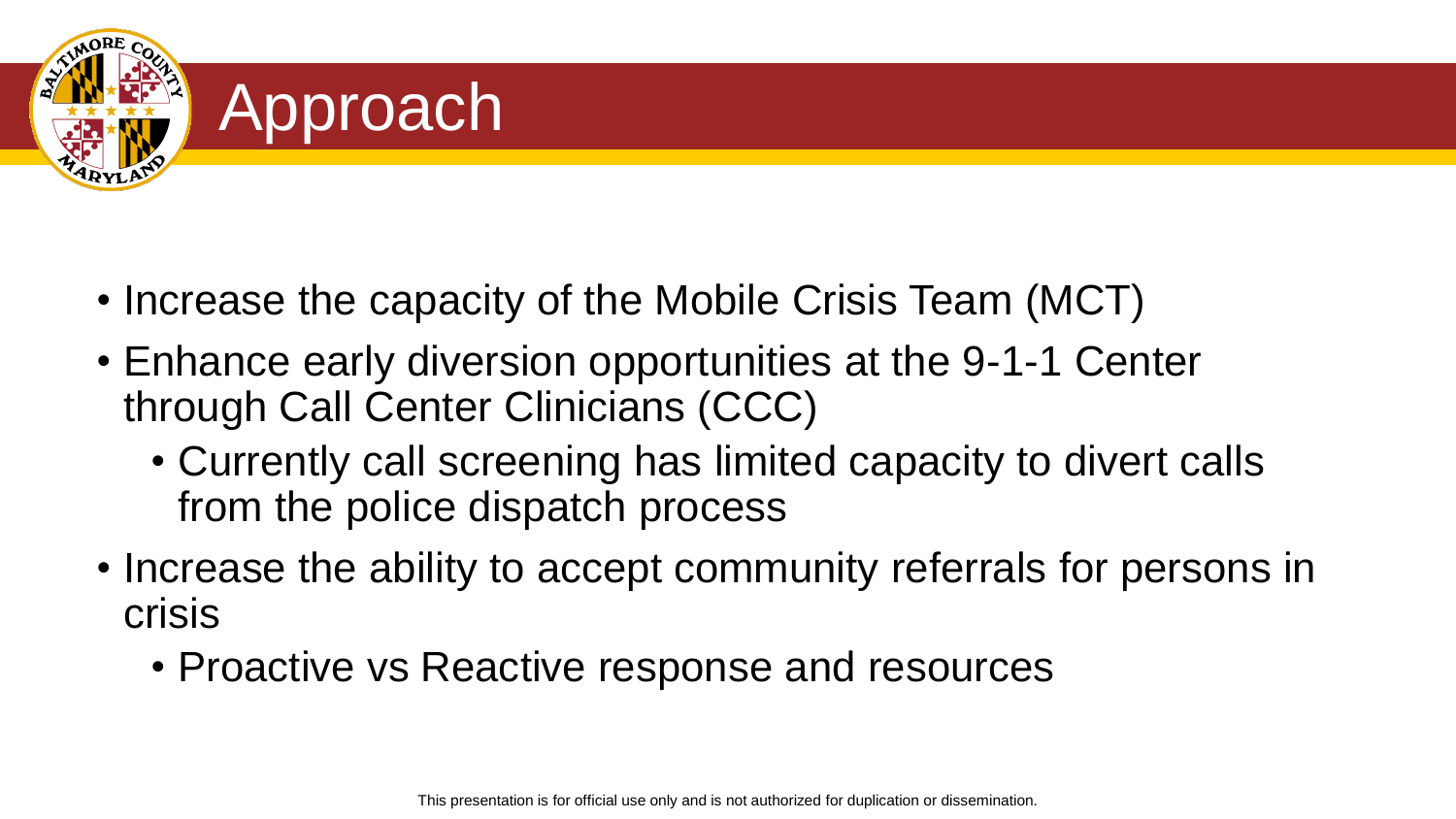

# Increasing Capacity & Investment

### **Increased Capacity**

- Increase day and evening shifts to 3 teams
- Expand total capacity
- Reduce patrol officer response

#### **Investment**

- Police Department
	- Additional Sworn Personnel: 4 officers, 1 analyst, 2 sergeants
	- Logistics: computers, phones, radios, vehicles, equipment
- Health Department
	- Additional Clinical Staff: 3.15 FTE clinicians, 1 supervisor
	- Logistics: computers, equipment, licensing, indirect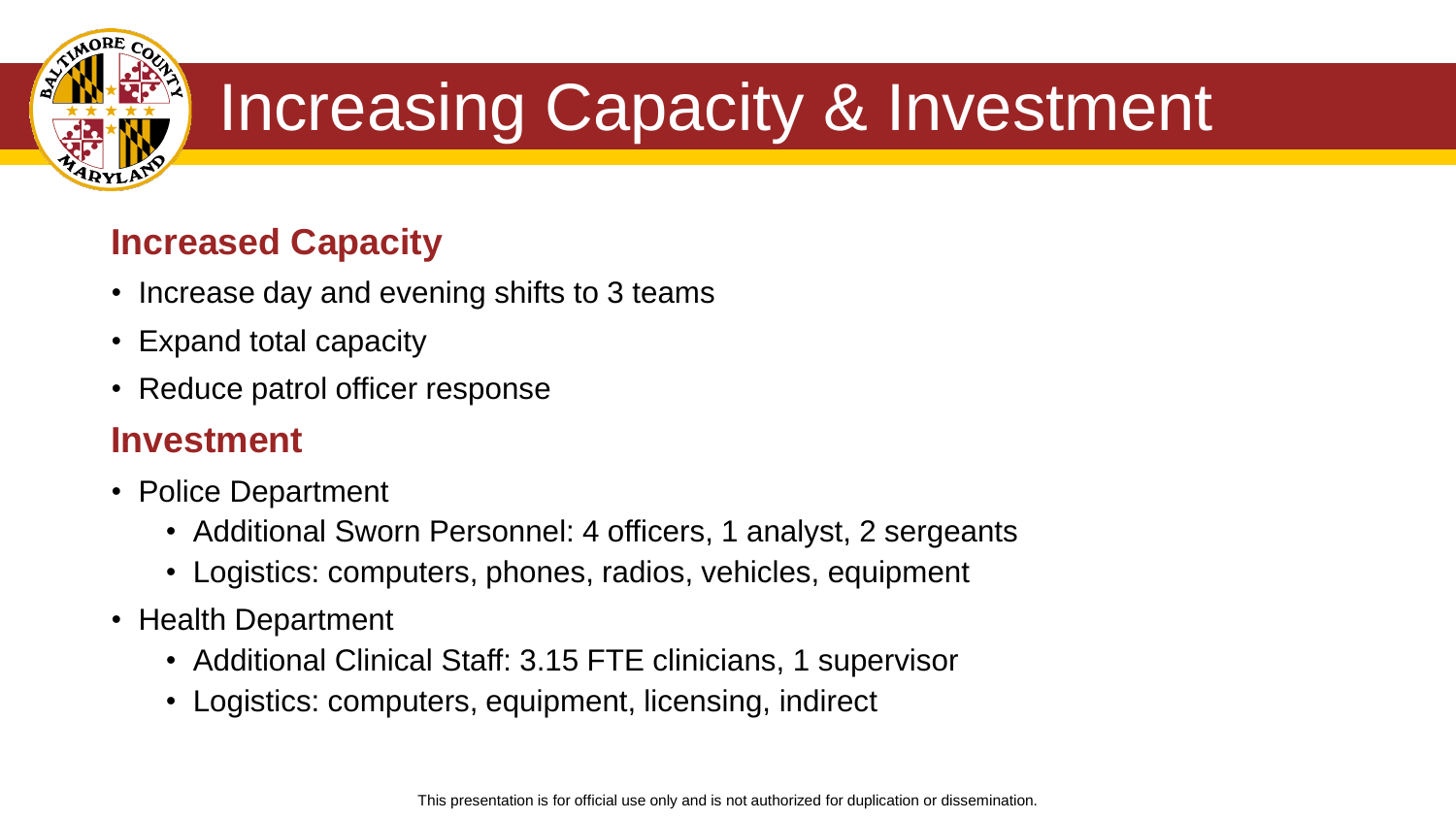

# Call Center: Diversion & Investment

### **Early Diversion**

- Operate within the 9-1-1 Center for day and evening shifts
- Handle non-violent behavioral health calls-for-service through telephone contact and connection to alternate services

#### **Investment**

- Health Department
	- Additional Clinical Staff: 3.15 FTE clinicians, 1 supervisor
	- Logistics: computers, equipment, licensing, indirect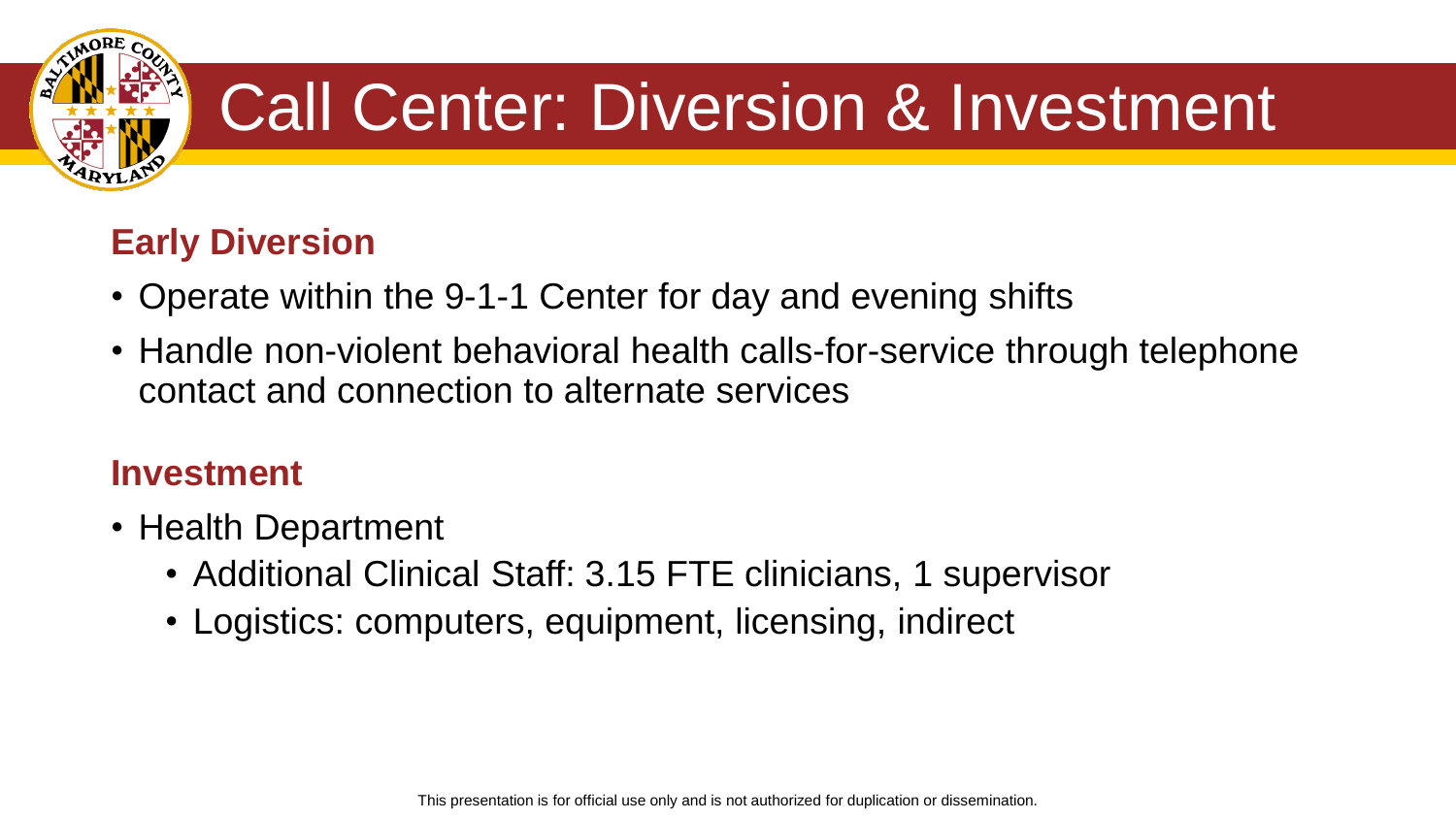

# BC Crisis Response System

### **Objectives**

- Provide Accessible, Coordinated and Comprehensive behavioral health services
- Fill service gaps
- Offer alternative to emergency room care

### **Service Components**

- Mobile Crisis Team
- Hotline/Operation Center
- In-Home Intervention Team
- Urgent Care Center
- Critical Incident Stress Management
- Community Education
- Crisis Intervention Team Training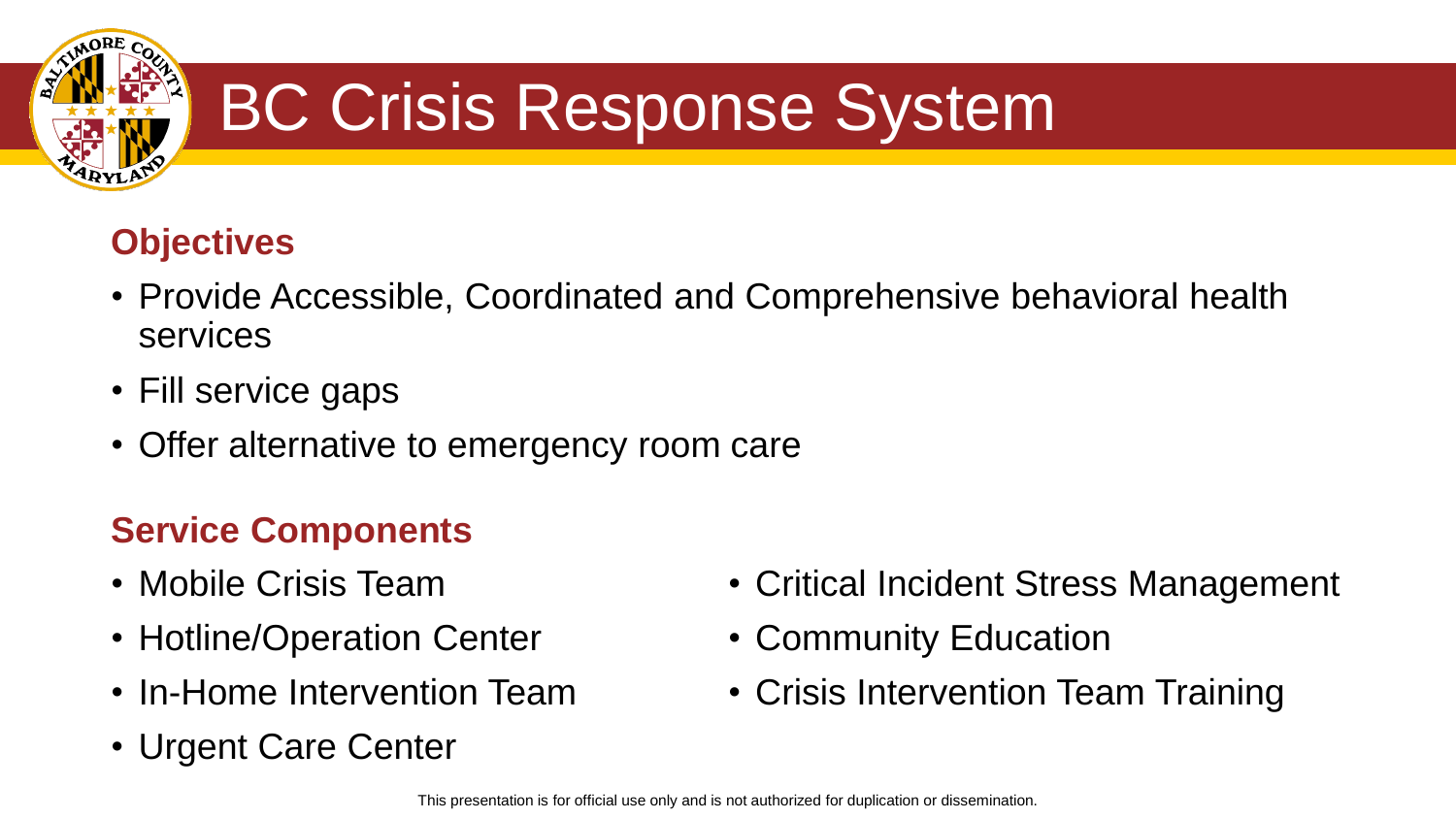

## **Pandemic**

#### **Contributing Factors to Decline in Mental Health**

- Increased stress
- Social Isolation/Loneliness
- Trauma
- Environmental factors
- Economic decline/Poverty
- Bereavement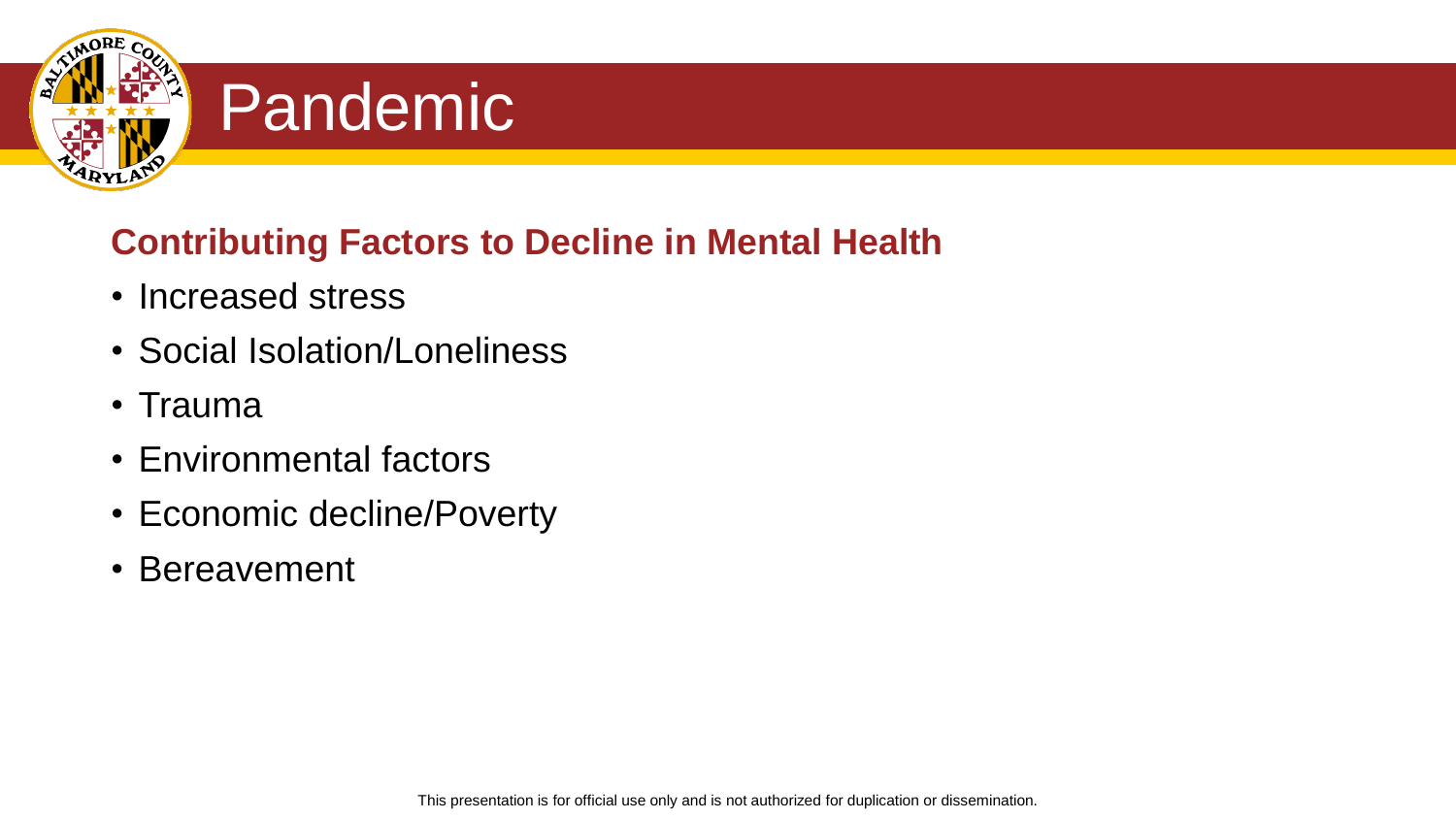

#### **FY 2020 Data**

- 5,513 BC residents accessed inpatient/ emergency department care for suicide/self harm concerns
- Individuals 18 to 24 represented 12.7% of total visits
- MDH data show upward trend of intentional self-harm by individuals ages 10 to 19
- BC Child Fatality Review recorded increase in youth suicide deaths (surpassing homicide and accidental deaths)
- Black youth suicide trend line increased above that of white youth suicide trend line